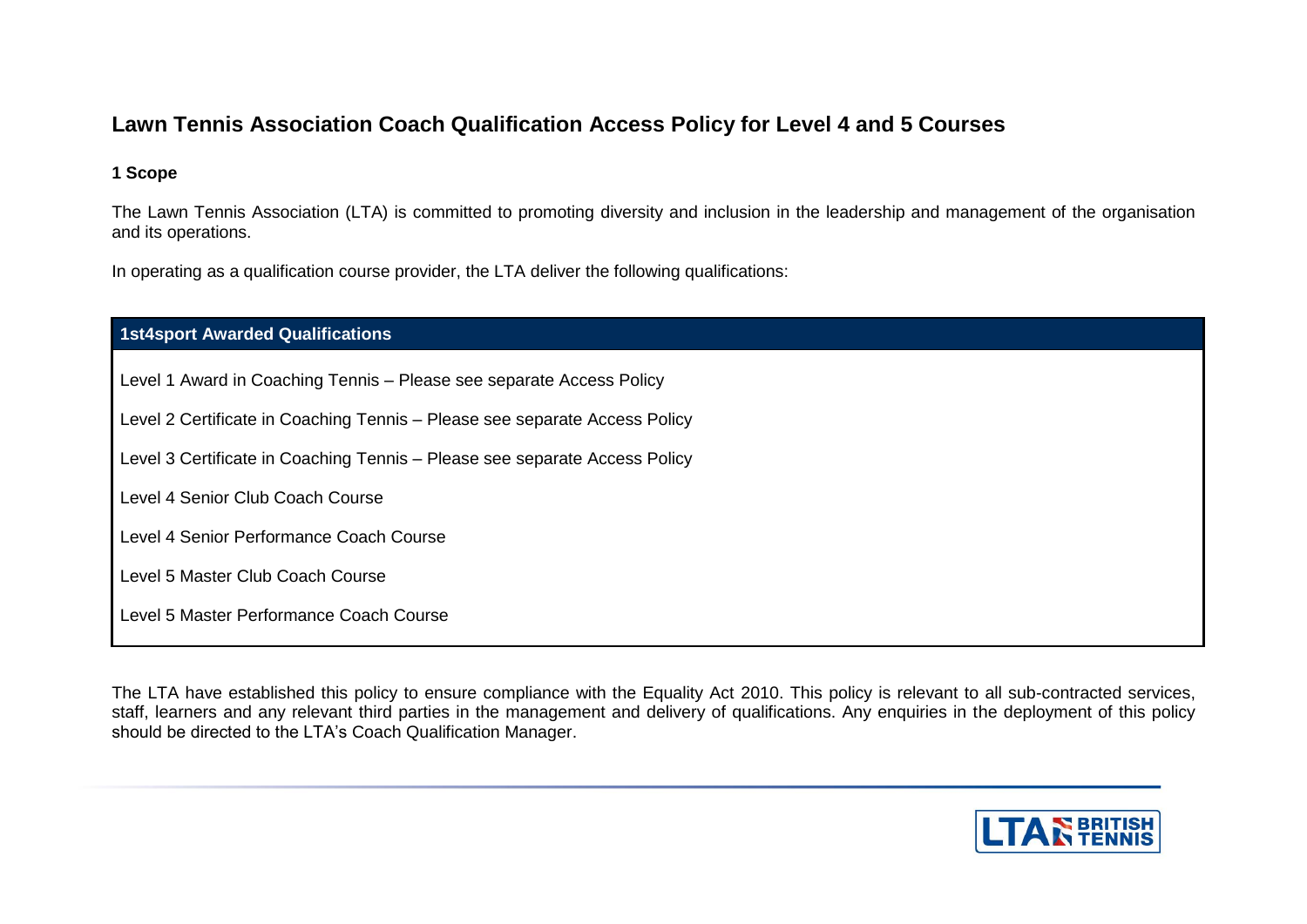## **2 Access Commitment**

The LTA have a commitment to provide access for learners with particular needs to prevent discrimination in the delivery of qualifications in accordance with the Equality Act 2010.

The LTA therefore ensure accessible services, making reasonable adjustments and applying special consideration where this is required to facilitate learners in the completion of qualifications as independently as possible.

Access arrangements ensure that reasonable adjustments and special considerations reduce substantial disadvantage caused due to a learner's disability or difficulty.

| <b>Access Type</b>                            | <b>Definition</b>                                                                                                                                                                                                                                                                                                                                                                                                                                                                                                                     |  |
|-----------------------------------------------|---------------------------------------------------------------------------------------------------------------------------------------------------------------------------------------------------------------------------------------------------------------------------------------------------------------------------------------------------------------------------------------------------------------------------------------------------------------------------------------------------------------------------------------|--|
| <b>Reasonable</b><br>adjustment<br>definition | Reasonable adjustments are any arrangements made prior to the delivery of a qualification, course or workshop to<br>reduce the effect of a permanent, long-term or temporary disability, a learning difficulty, illness or indisposition,<br>permanent disability or difficulty that places a learner at a substantial disadvantage.<br>These arrangements are required to be authorised by the LTA.                                                                                                                                  |  |
| <b>Special</b><br>consideration<br>definition | Special consideration is the implementation of arrangements during or after the delivery of a qualification, course or<br>workshop to enable those with temporary difficulties to have their situation considered. Specifically where learners are<br>required to be assessed, special consideration may enable learners who have been disadvantaged or were unable to<br>attend specific components due to emotional/physical difficulties or adverse circumstances.<br>These arrangements are required to be authorised by the LTA. |  |

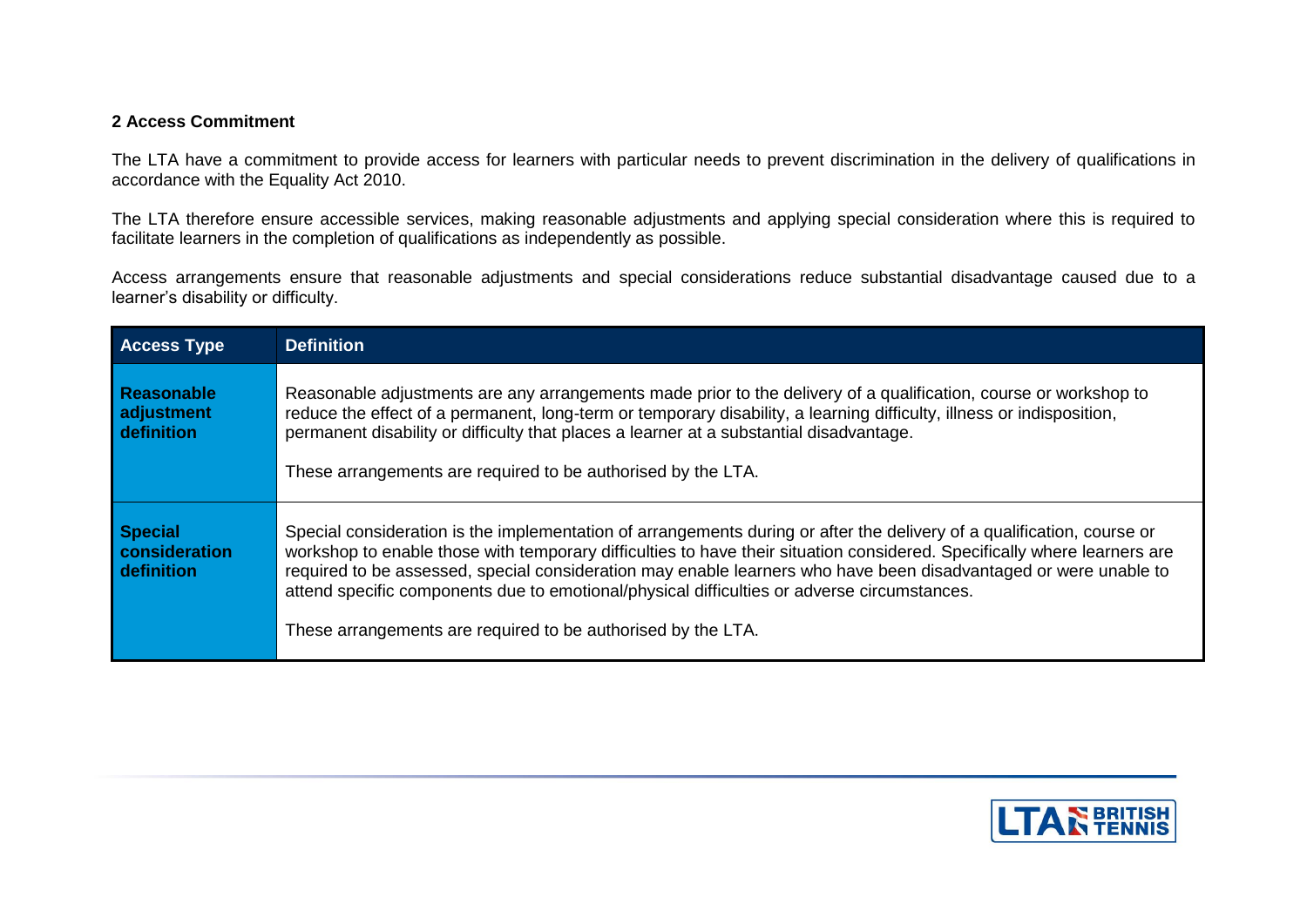### **3 Access Arrangements**

The LTA are committed to contribute in helping learners to manage their individual situation; creating an accessible learning and assessment environment for all. In order for this to be achieved, the LTA aims to identify learners' particular requirements and requests for the provision of access arrangements at an early stage. To ensure access to fair delivery and assessment, treating all learners equally the LTA intends to:

- ensure the access to fair assessment statement and practice are understood and complied with by all relevant staff and also by learners
- promote equality within each learning programme and in the conduct of any assessment
- adhere to related procedures and regulations regarding reasonable adjustments and special consideration
- ensure buildings and assessment sites used for delivery and assessment are accessible to all learners, as far as is practicable
- ensure appropriate equipment/personnel (including technological equipment or any assistant personnel, i.e. reader, scribe, practical assistant, etc.) is available for selected adjustments to delivery and assessment
- use assistive equipment or staff within the reasonable adjustments framework, without disadvantaging others who are not affected by particular requirements.

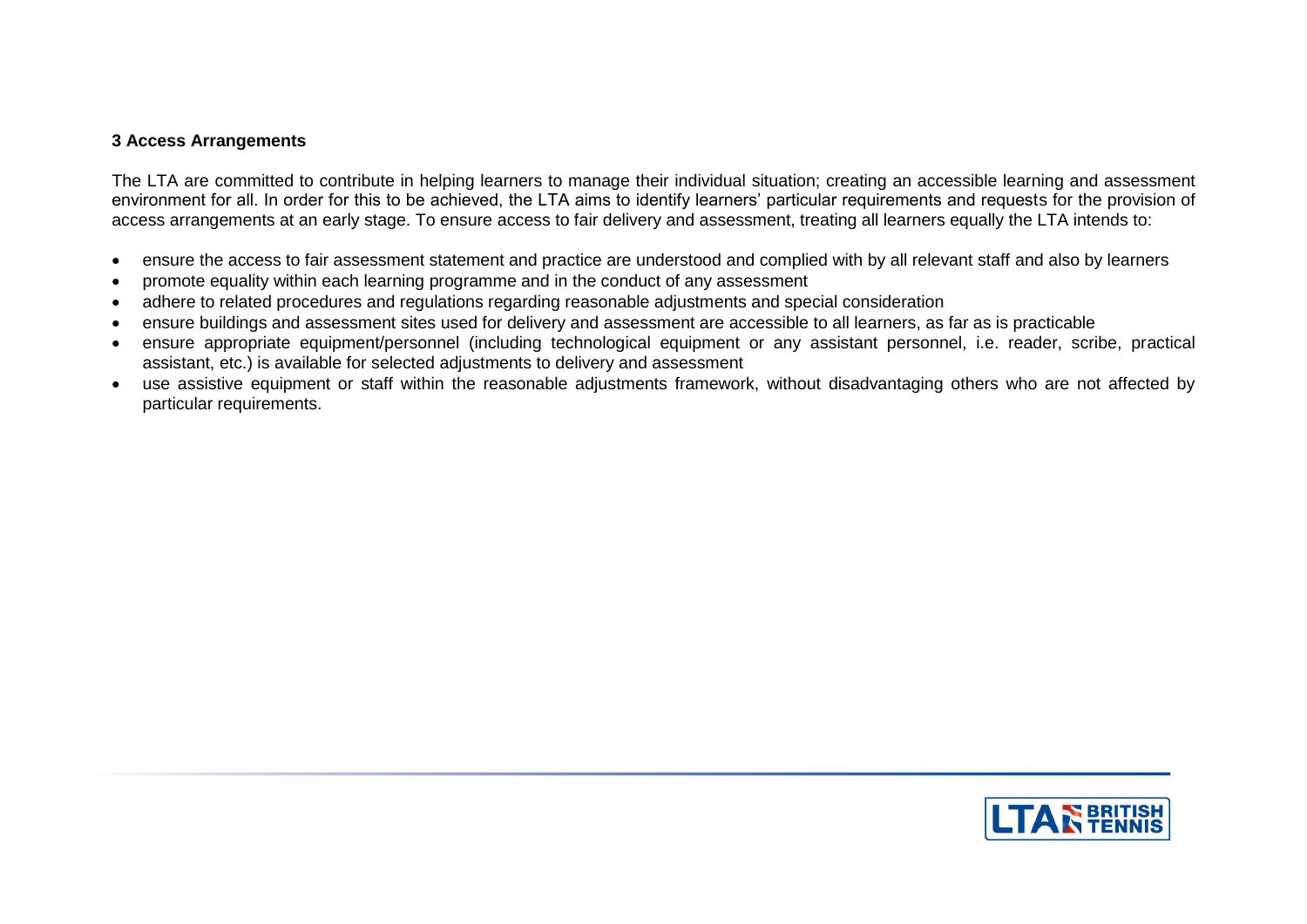The following procedure is relevant to all those registered onto a 1st4sport awarded qualification, course or workshop.

| <b>Stage</b> | <b>Reasonable Adjustments</b>                                                                                                                                                                                                                                                                                                                                                                                                                                                                                                                                                                                                                                                                                                                                                                                                                                                                                 | <b>Special Considerations</b>                                                                                                                                                                                                                                                                                                                                                                                                                                                                                                                                                                                                                                                                                               |  |
|--------------|---------------------------------------------------------------------------------------------------------------------------------------------------------------------------------------------------------------------------------------------------------------------------------------------------------------------------------------------------------------------------------------------------------------------------------------------------------------------------------------------------------------------------------------------------------------------------------------------------------------------------------------------------------------------------------------------------------------------------------------------------------------------------------------------------------------------------------------------------------------------------------------------------------------|-----------------------------------------------------------------------------------------------------------------------------------------------------------------------------------------------------------------------------------------------------------------------------------------------------------------------------------------------------------------------------------------------------------------------------------------------------------------------------------------------------------------------------------------------------------------------------------------------------------------------------------------------------------------------------------------------------------------------------|--|
| Stage 1:     | Each learner must request reasonable adjustments from the<br>LTA at the application stage and no less than 20 working<br>days from the start of the course. Failure to do so may<br>impact upon the ability to put arrangements in place in time.<br>This information will be passed to the Coach Qualification<br>Manager who will evaluate the request and will liaise with<br>the learner to validate their difficulty/disability and to ensure<br>the relevant reasonable adjustments are identified.<br>At this stage, the learner must provide all necessary<br>evidence (medical evidence/certification, diagnostic test<br>results, a testimony from the invigilator/tutor/assessor or any<br>other appropriate professional person who is familiar with<br>the learner) to support their request. For invalidated<br>outcomes, no further action will be taken and the learners<br>will be informed. | The learner must request all special considerations by<br>contacting the LTA Coach Qualification Manager within 20<br>working days of the need for consideration arising. Failure to<br>do so will render the request invalid.<br>The Coach Qualification Manager will evaluate the need for<br>the special consideration. At this stage, the learner must<br>provide all necessary evidence (medical<br>evidence/certification, diagnostic test results, a testimony<br>from the invigilator/tutor/assessor or any other appropriate<br>professional person who is familiar with the learner) to<br>support their request. For invalidated outcomes, no further<br>action will be taken and the learners will be informed. |  |
| Stage 2:     | The LTA will review the requests in accordance with the standard procedure and communicate outcomes to the learner.                                                                                                                                                                                                                                                                                                                                                                                                                                                                                                                                                                                                                                                                                                                                                                                           |                                                                                                                                                                                                                                                                                                                                                                                                                                                                                                                                                                                                                                                                                                                             |  |
| Stage 3:     | The LTA will ensure all records relating to the application, relevant evidence and monitoring forms are securely retained for<br>a minimum of five years.                                                                                                                                                                                                                                                                                                                                                                                                                                                                                                                                                                                                                                                                                                                                                     |                                                                                                                                                                                                                                                                                                                                                                                                                                                                                                                                                                                                                                                                                                                             |  |